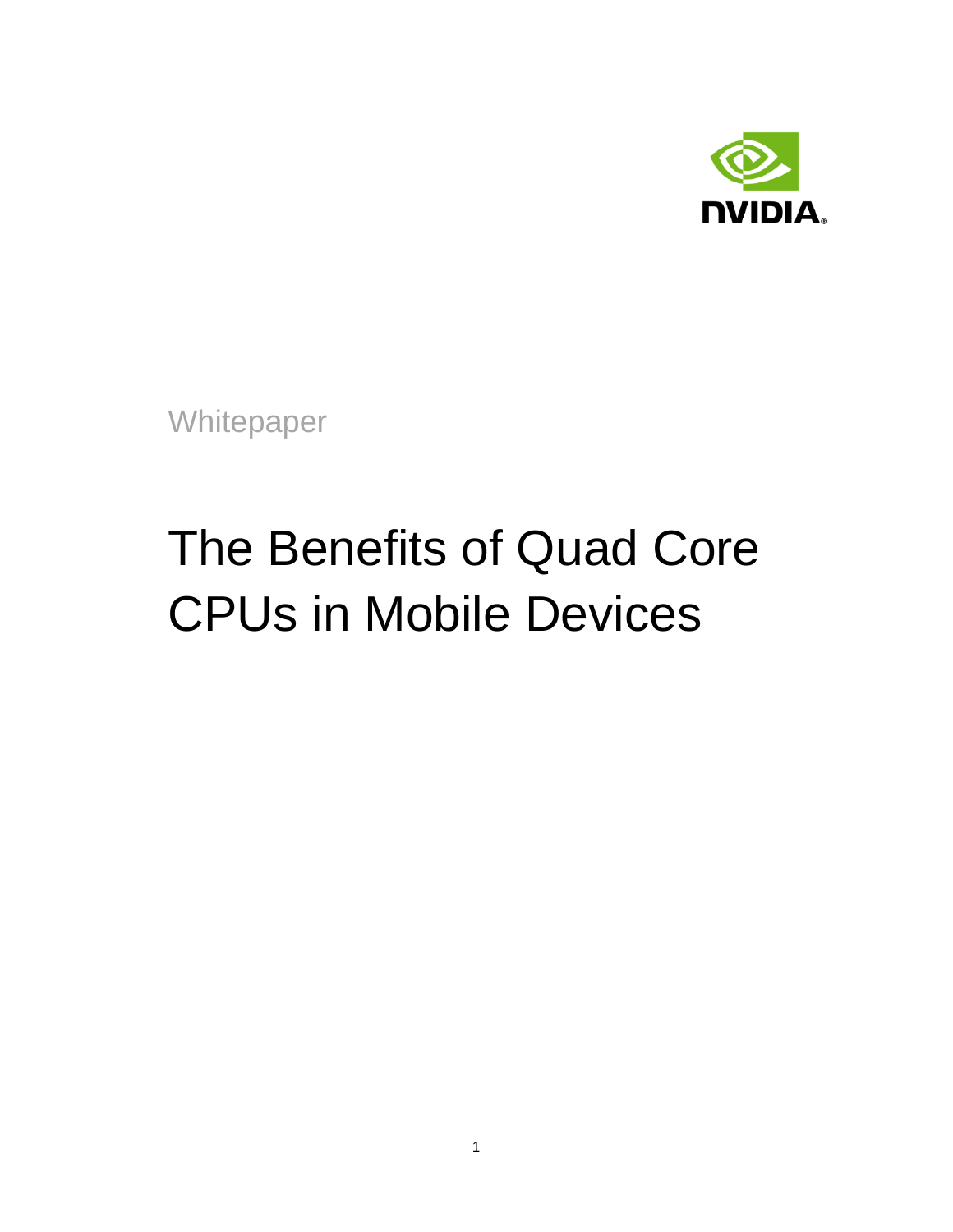# **Table of Contents**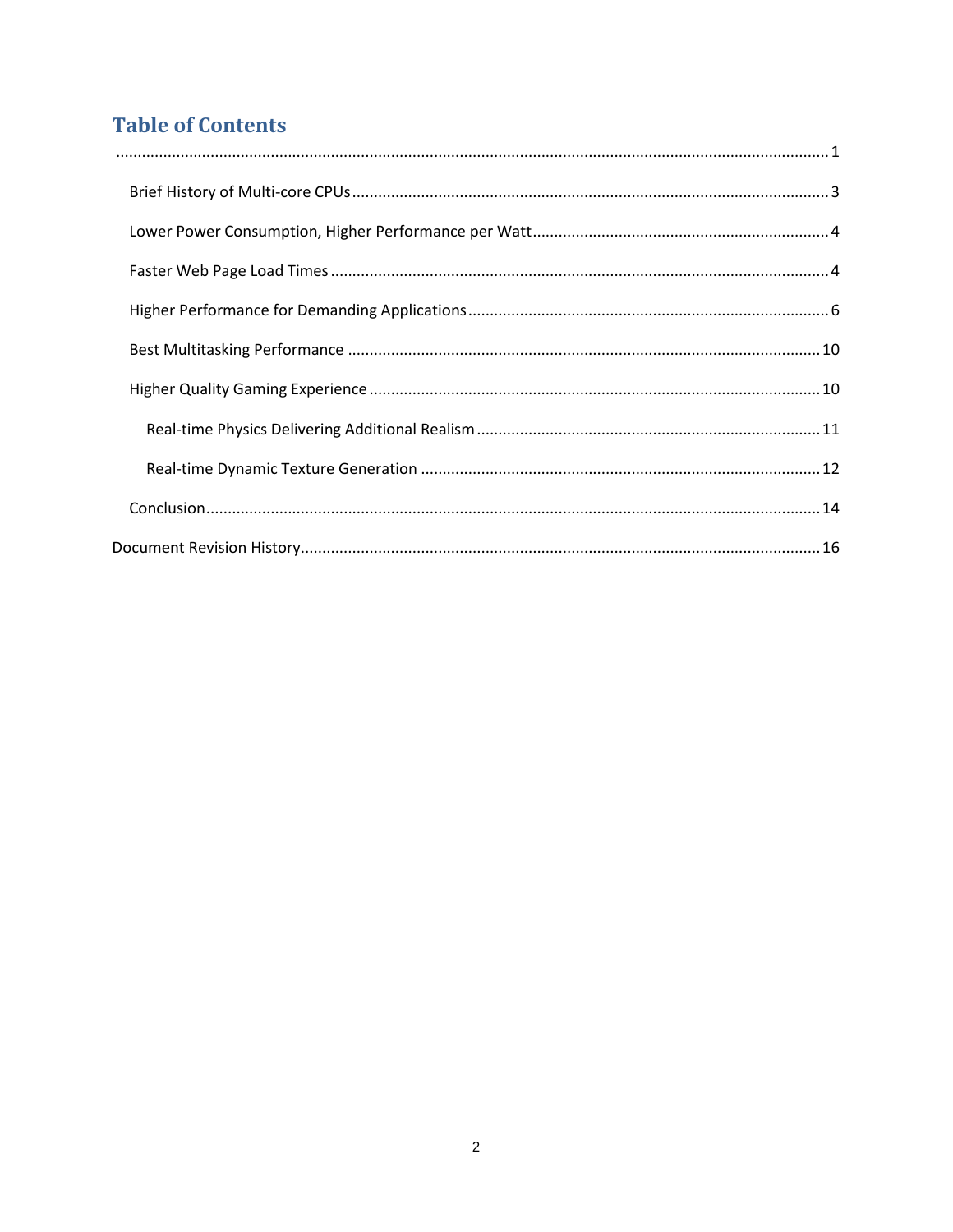# <span id="page-2-0"></span>**Brief History of Multi-core CPUs**

Multi-core processing has been at the heart of the computing revolution for more than a decade. The transition began with server CPU manufacturers adopting multi-core processor architectures to address growing performance demands, combined with the dramatic increase in power consumption of single core processors running at high frequencies. Multi-core CPUs can operate at lower frequency, often consuming less power, and completing work much faster by running tasks in parallel compared to single core predecessors.

Over the years, multi-core technology transitioned to desktop CPU's and gaming consoles. Some consoles included as many as eight CPU cores to enable immersive, complex, and realistic gaming environments. Notebooks and laptop PCs then began to integrate multi-core CPUs to further enable high performance computing environments for users on the go.

And just recently, at the beginning of 2011, multi-core CPUs - beginning with Tegra 2 - started shipping in volume in tablets and smartphones, enabling support for higher quality mobile applications as well as longer battery life. Examples include HD video playback, 3D gaming, multi-tasking, and 3D interfaces which were already stretching the capabilities of existing single core mobile processors.

When Tegra 2 and dual-core CPUs were initially being discussed – well before device availability – they were assumed to be power hungry, not useful for mobile devices, and largely dismissed. However, after Tegra 2 was launched, these concerns were proven untrue, and every other industry leader followed suit with their own dual-core CPU product lines.

In order to further increase performance, extend battery life and stay within mobile power budgets, mobile processors will continue to increase the number of CPU cores.

Many benefits of symmetrical multiprocessing in mobile devices are described in a previously published whitepaper<sup>1</sup>, which largely focused on the advantages of dual-core Tegra 2 compared to single core mobile processors.

NVIDIA's Project Kal-El processor implements a novel new **Variable Symmetric Multiprocessing (vSMP)** technology. Not previously disclosed publicly, vSMP includes a fifth CPU core (the "Companion" core) built using a special low power silicon process that executes tasks at low frequency for active standby mode, music playback, and even video playback. The four main "quad" cores are built in a standard silicon process to reach higher frequencies, while consuming lower power than dual core solutions for many tasks. All five CPU cores are identical ARM Cortex A9 CPUs, and are individually enabled and disabled (via aggressive power gating) based on the work load.

 $\overline{\phantom{a}}$ 

 $^{1}$  See Whitepaper title 'Benefit of Multiple CPU cores in Mobile Devices'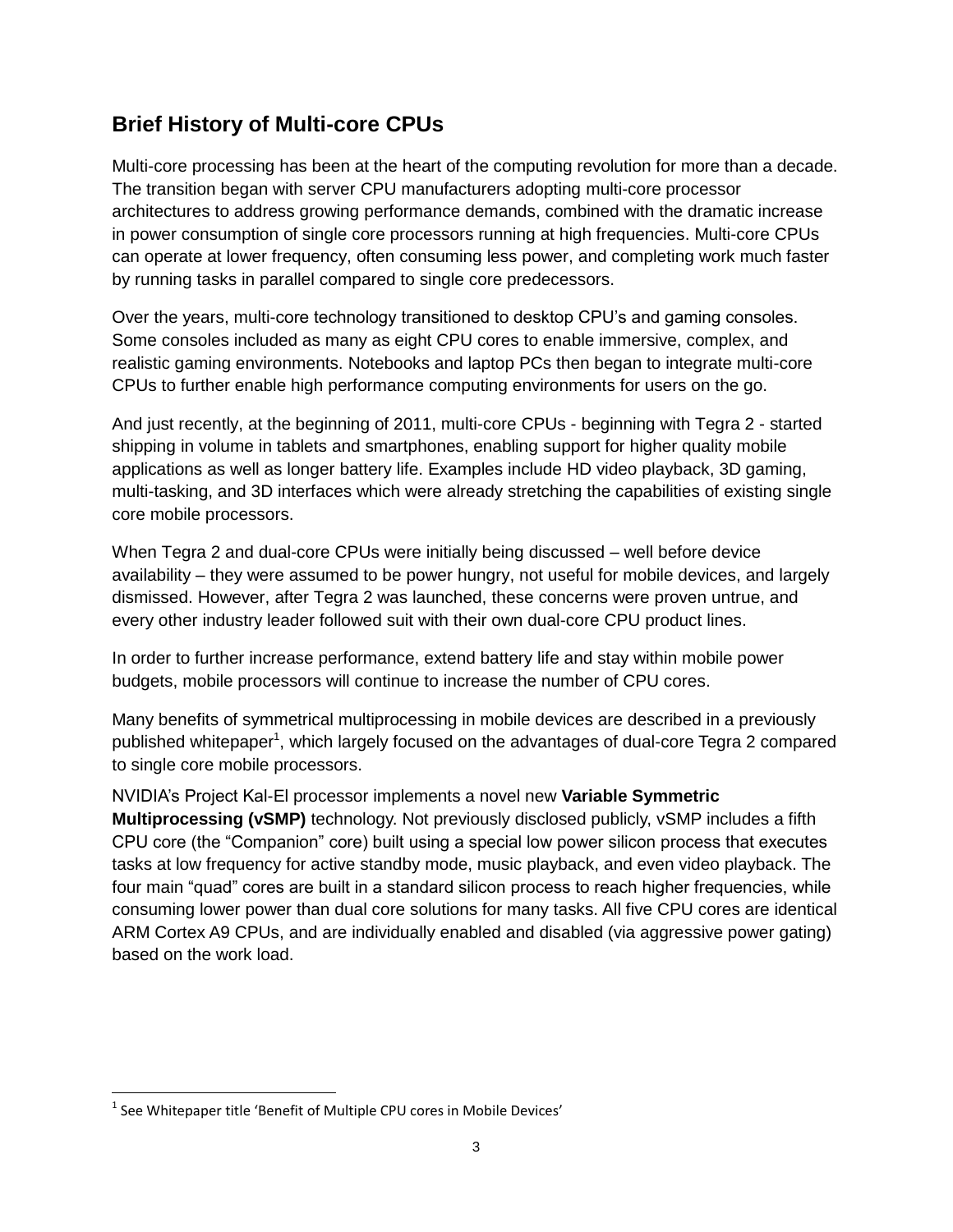NVIDIA's Project Kal-El vSMP architecture extends the benefits of dual-core processors by providing:

- Lower power consumption, Higher performance per watt
- Faster Web page load times
- Higher Performance for Demanding Applications
- Faster Multitasking
- Higher Quality Gaming

## <span id="page-3-0"></span>**Lower Power Consumption, Higher Performance per Watt**

As described in the whitepaper titled "*Variable SMP – A Multi-Core CPU Architecture for Low*  **Power and High Performance**", one of the primary benefits of quad core CPUs is delivering *lower* power consumption than dual core and single core CPUs.

A common misconception is that a multi-core CPU consumes more power than a single core CPU and causes significant reduction in battery life. On the contrary, due to variable symmetric multiprocessing, the main quad core CPU architecture of Project Kal-El is more power efficient and delivers higher performance per watt than competing single and dual core processors.

In order to meet peak performance demands in a multitasking environment, a single core CPU not only runs at higher clock frequencies and voltages than a multi-core CPU, but also takes longer periods of time to complete a given task. Multi-core CPUs are able to use symmetrical multiprocessing and distribute workload across multiple CPU cores. Due to workload sharing, each CPU core can run at lower frequency and voltage to complete a multi-threaded task, or multiple tasks in a multi-tasking scenario. Also, due to lower operating frequency and voltage, each core consumes significantly lower power and offers much higher performance per watt compared to single core CPUs.

Additional detail on how multi-core CPUs are able to achieve lower power consumption than single core CPUs is given in the white paper titled "*Benefits of Multiple CPU Cores in Mobile Devices*".

### <span id="page-3-1"></span>**Faster Web Page Load Times**

Mobile devices that have a multi-core CPU with SMP support will be able to deliver a fast desktop PC-style Web browsing experience. Modern browsers such as Google Chrome and Mozilla Firefox are now multi-threaded and capable of spawning several concurrent processes. Each page tab in a Chrome browser is a separate process, and each process manages its own set of threads. Both the processes and threads are highly parallelizable. Figure 1 below shows the utilization of each core of a quad core CPU system while browsing the popular New York Times Website. From the figure it is seen that the browser uses all four cores of the quad core CPU, and this parallel processing results in a Web browsing experience that is much faster than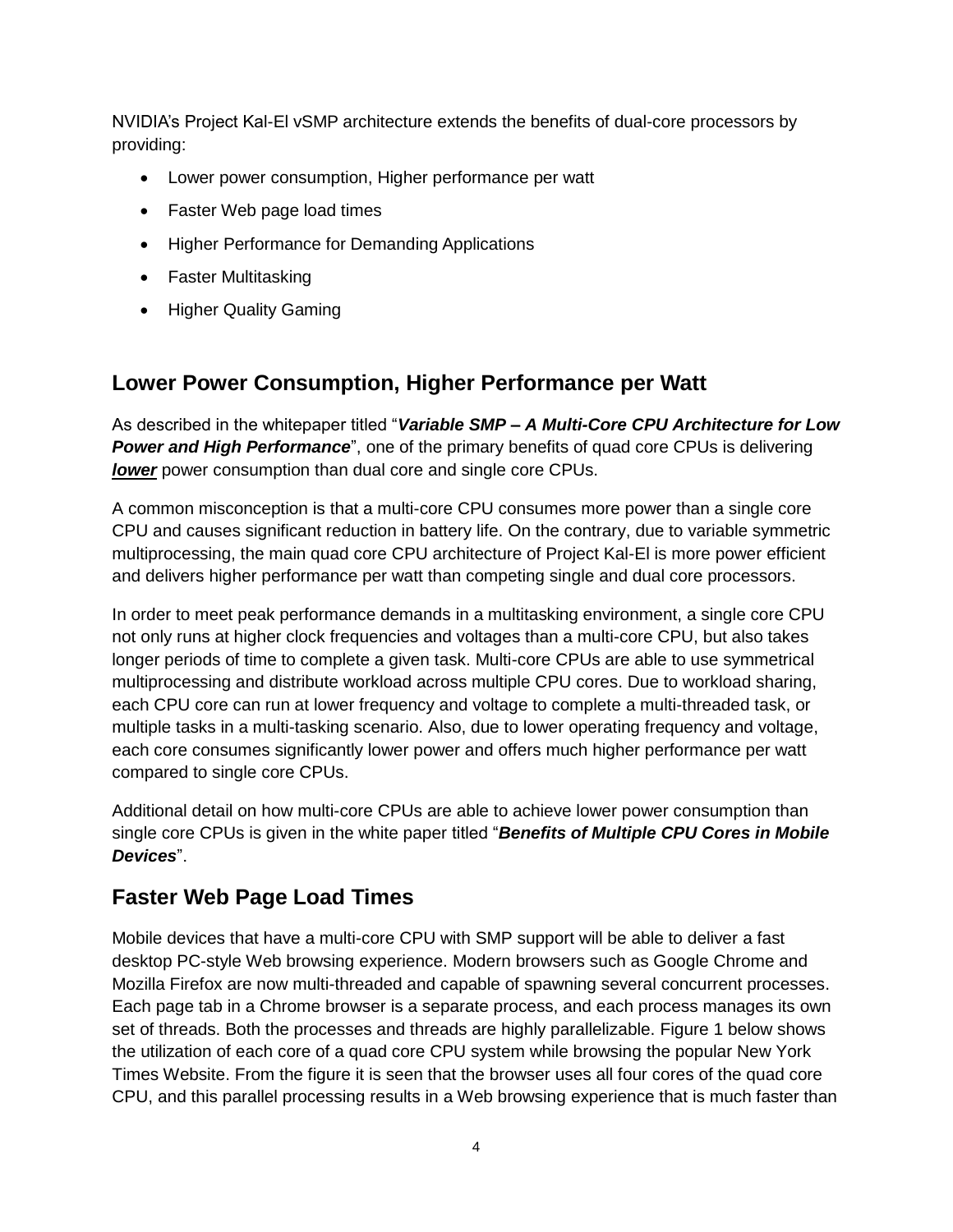on a dual core CPU-based mobile device. Quad Core CPUs also deliver higher performance for browsers that support tabbed browsing. Figure 2 below shows the CPU utilization across the four CPU cores when multiple tabs are opened in a Web browser. In fact, tabbed browsing uses significant CPU processing and as seen in the figure, may even saturate all four cores of a quad core CPU.







#### **Figure 2 Quad Core CPU utilization during tabbed Web browsing**

 $\overline{\phantom{a}}$ 

<sup>&</sup>lt;sup>2</sup> CPU utilization reported for Chrome Browser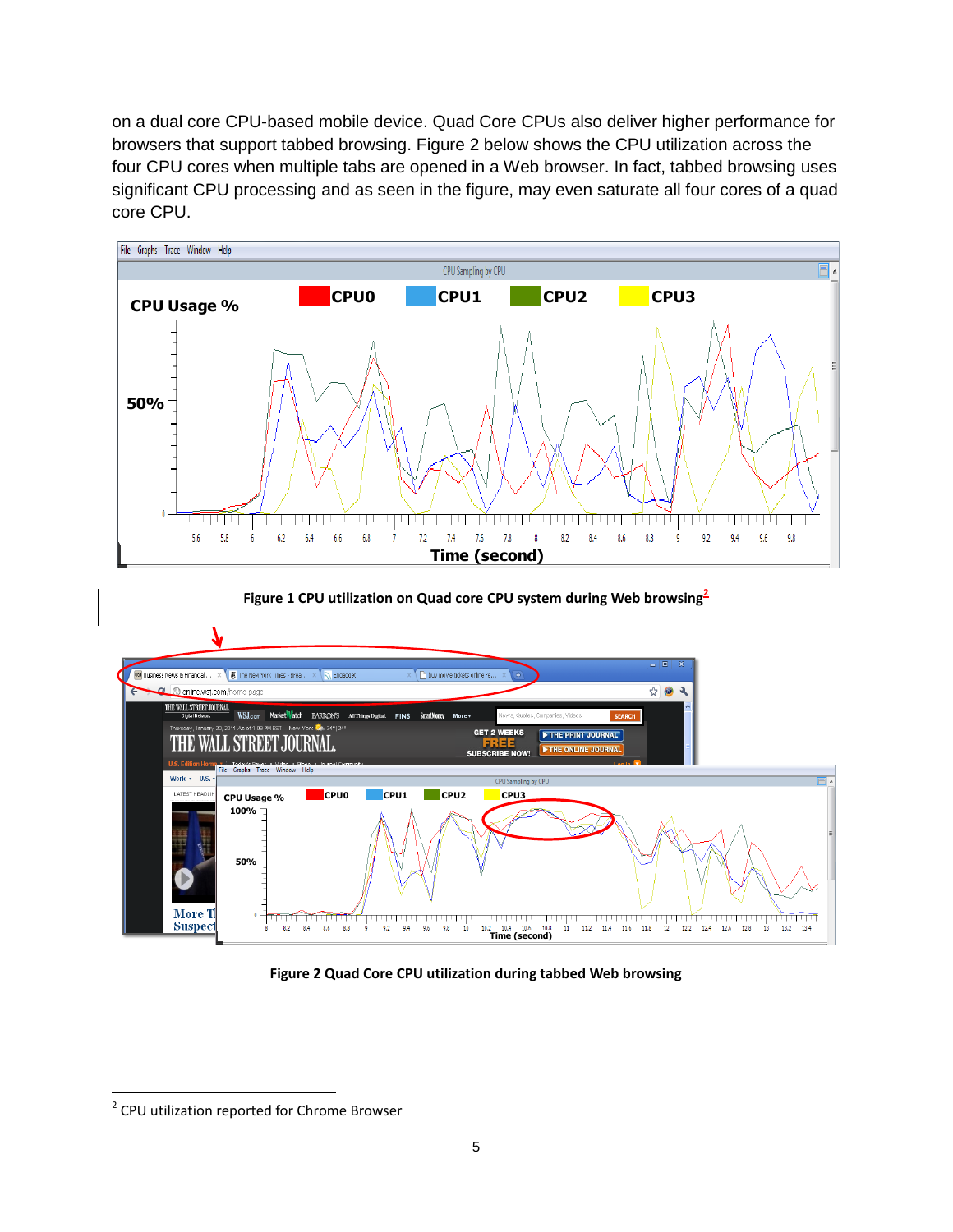On a quad core CPU based system, the operating system will be able to allocate multiple Web scripts across the four CPU cores and deliver much faster execution of JavaScript heavy pages. Results from Moonbat, a Web based JavaScript benchmark, show that a quad core CPU delivers almost fifty percent faster Web browsing performance compared to dual core CPU based mobile processors.

.



**Figure 3 Quad Core Performance Advantage on Moonbat JavaScript benchmark**

# <span id="page-5-0"></span>**Higher Performance for Demanding Applications**

A key benefit delivered by multi-core processors is the additional performance that they provide for demanding applications and use cases. The NVIDIA Tegra 2 processor with its dual core CPU delivered faster performance for applications such as photo editing, video transcoding, Web browsing, and multi-threaded gaming.

Quad core CPU-based mobile processors deliver even higher levels of performance for these types of applications, and enable more compelling applications never before seen on mobile devices. Examples include:

- High quality video editing
- Image processing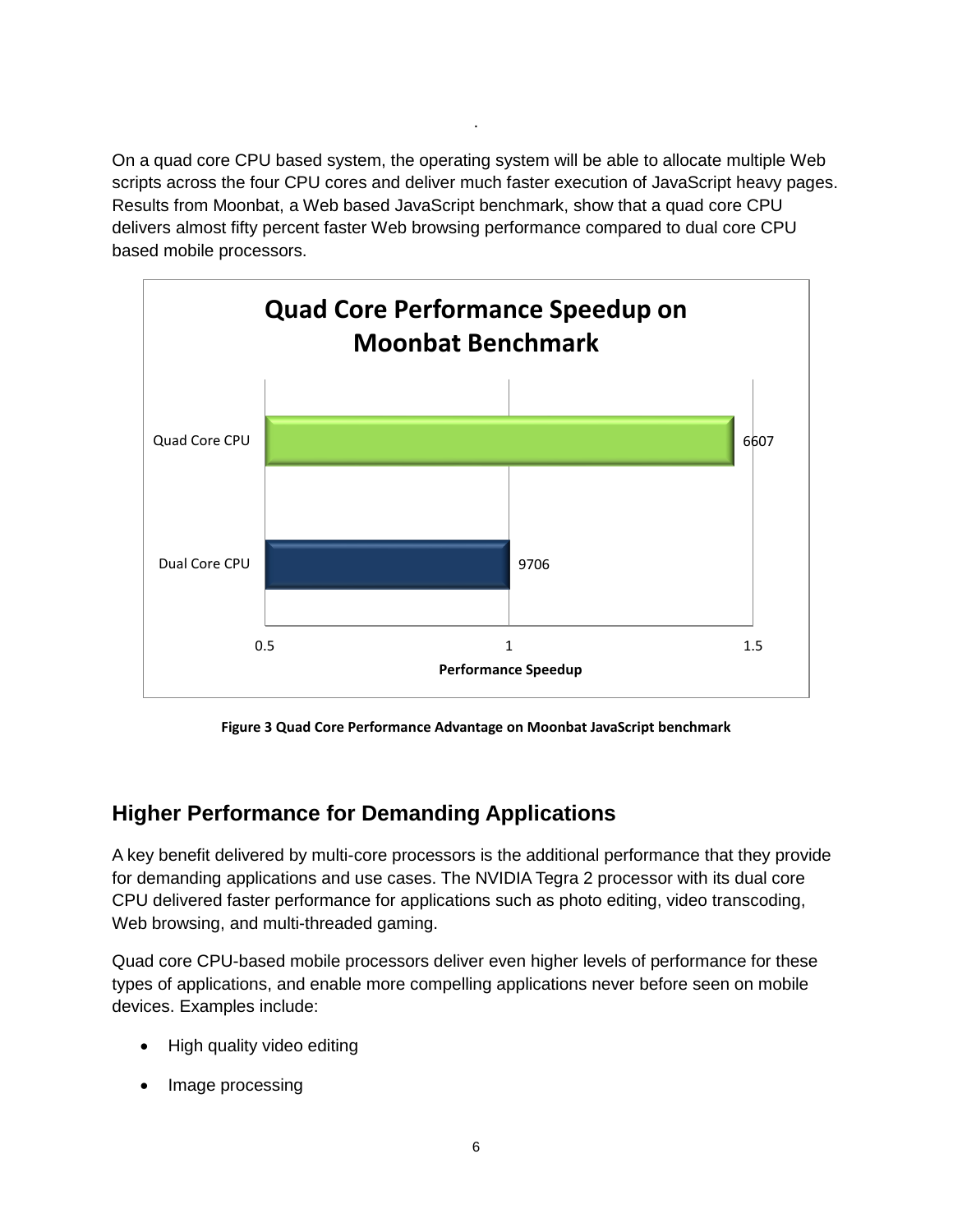- Audio/video transcoding
- Physics simulations
- Numerous productivity apps
- Many forms of location-aware computing
- Facial recognition
- 3D stereo games and applications
- Virus scans

l

• File compression

Results from Coremark, a popular mobile CPU benchmark, are a strong indicator of performance for CPU intensive multimedia applications. For instance, Coremark shows that quad core CPUs delivers almost 2x the performance of dual core CPU based mobile processors and almost 4x the performance of single core CPUs.



#### **Figure 4 Coremark Multicore CPU Benchmark Results<sup>3</sup>**

 $^3$  Dual core OMAP4430 running at 1GHz, dual core QCOM 8660 running at 1.2 Ghz and quad core Kal-El running at 1 Ghz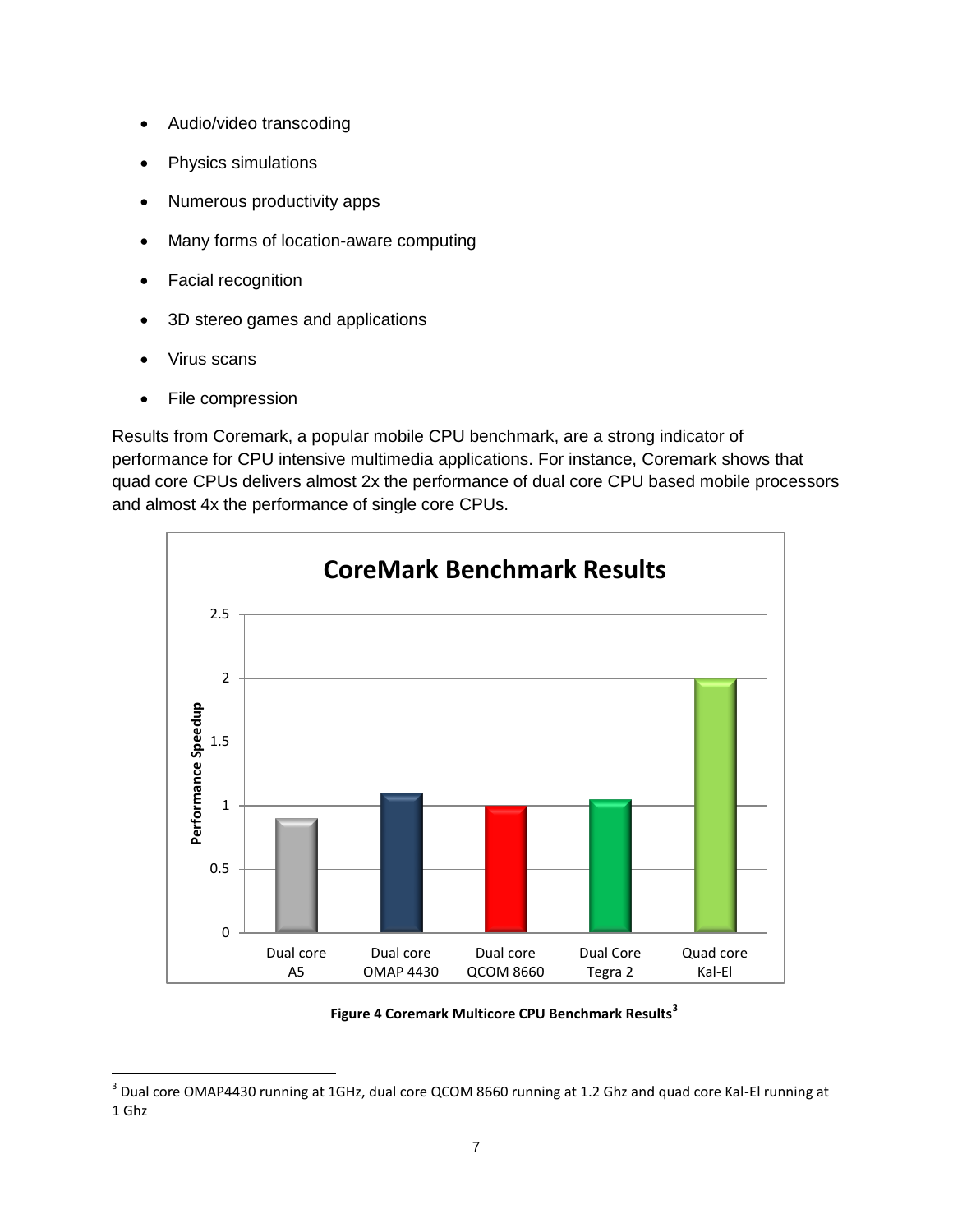Media applications such as Image processing, audio/video transcoding, and file compression inherently have high degrees of parallelism, and can take advantage of symmetrical multiprocessing and multi-core CPUs. Image processing on a mobile device has become a very common use case due to the inclusion of one or more cameras on most mobile devices.

For example, Photaf 3D Panorama is a highly rated Android application that enables users to automatically capture 3D panoramic photos and stitch together the captured images to be viewed immediately. The heavy image processing involved in detecting edges and stitching together the images benefit greatly from the quad core processing capabilities of Project Kal-El. Performance measurements show it is able to process and display captured panoramic images almost two times faster than on dual core CPU based mobile devices.



#### **Figure 5 Performance speedup on Photaf 3D Panorama photo processing application**

Linpack is a widely used CPU benchmark that gives a good measure of the performance that a processor can deliver running CPU intensive tasks such as media processing. Results from the multithreaded Linpack benchmark show that quad core Project Kal-El delivers almost sixty percent higher performance over an equivalent dual core processor. Actual applications that are tuned for quad core processors will show even higher performance gains on a quad core processor.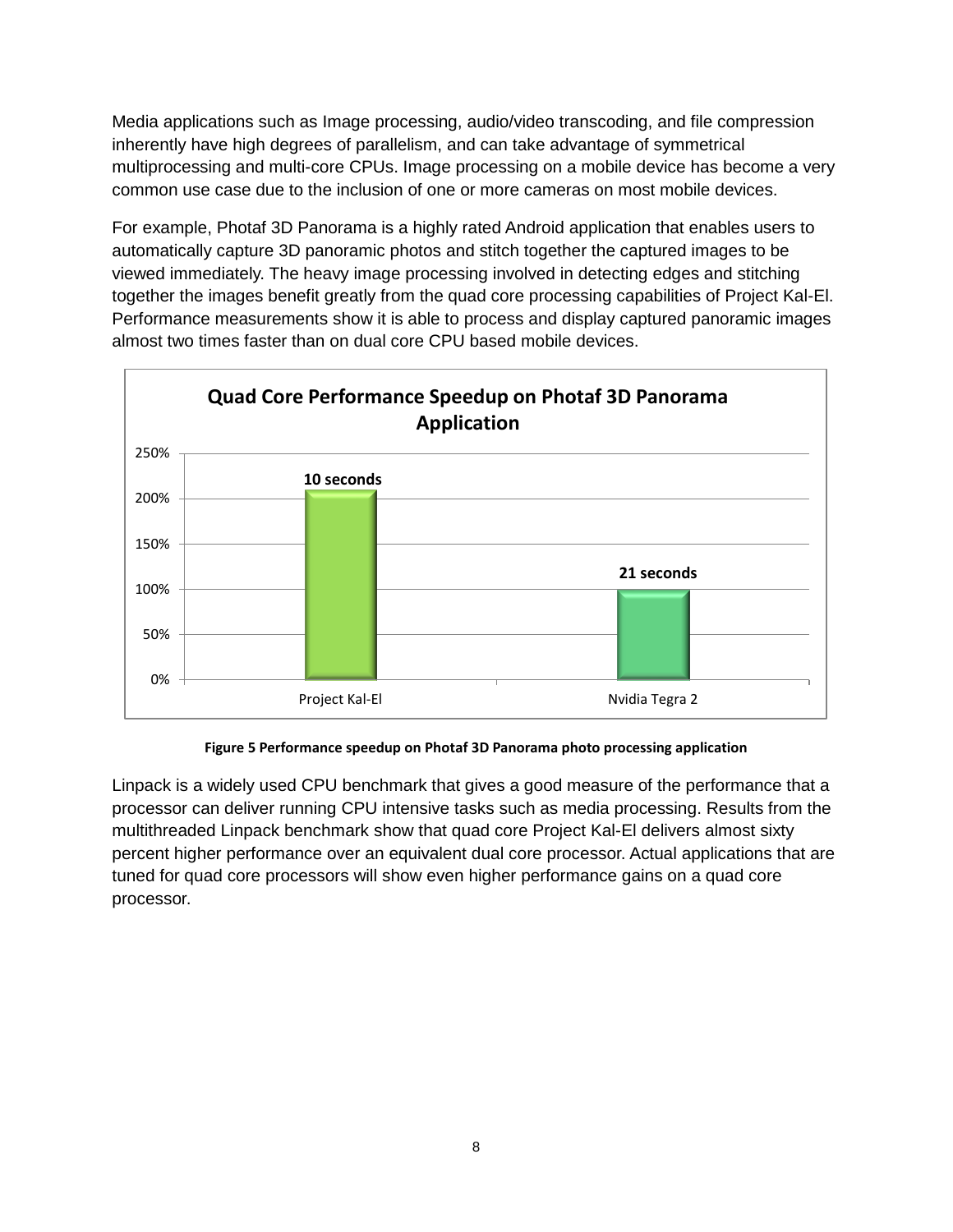

**Figure 6 Performance Scaling on Multithreaded Linpack CPU benchmark<sup>4</sup>**

Media transcoding is another use case that benefits from multiprocessing. Mobile users commonly capture and edit audio and video files on their phones before sharing them with their friends and social networks.

Handbrake, a popular video transcoding application, delivers significantly faster transcoding on a quad core CPU system compared to a dual core CPU based system. The figure below shows that a quad core CPU delivers almost a sixty percent performance speedup for Handbrake video transcoding tasks.



**Figure 7 Quad core CPU Performance benefit on Handbrake Video Transcoding<sup>4</sup>**

l <sup>4</sup> Results obtained on NVIDIA Project Kal-El quad core platform. Dual core CPU scores were obtained by disabling two CPU cores on the Kal-El platform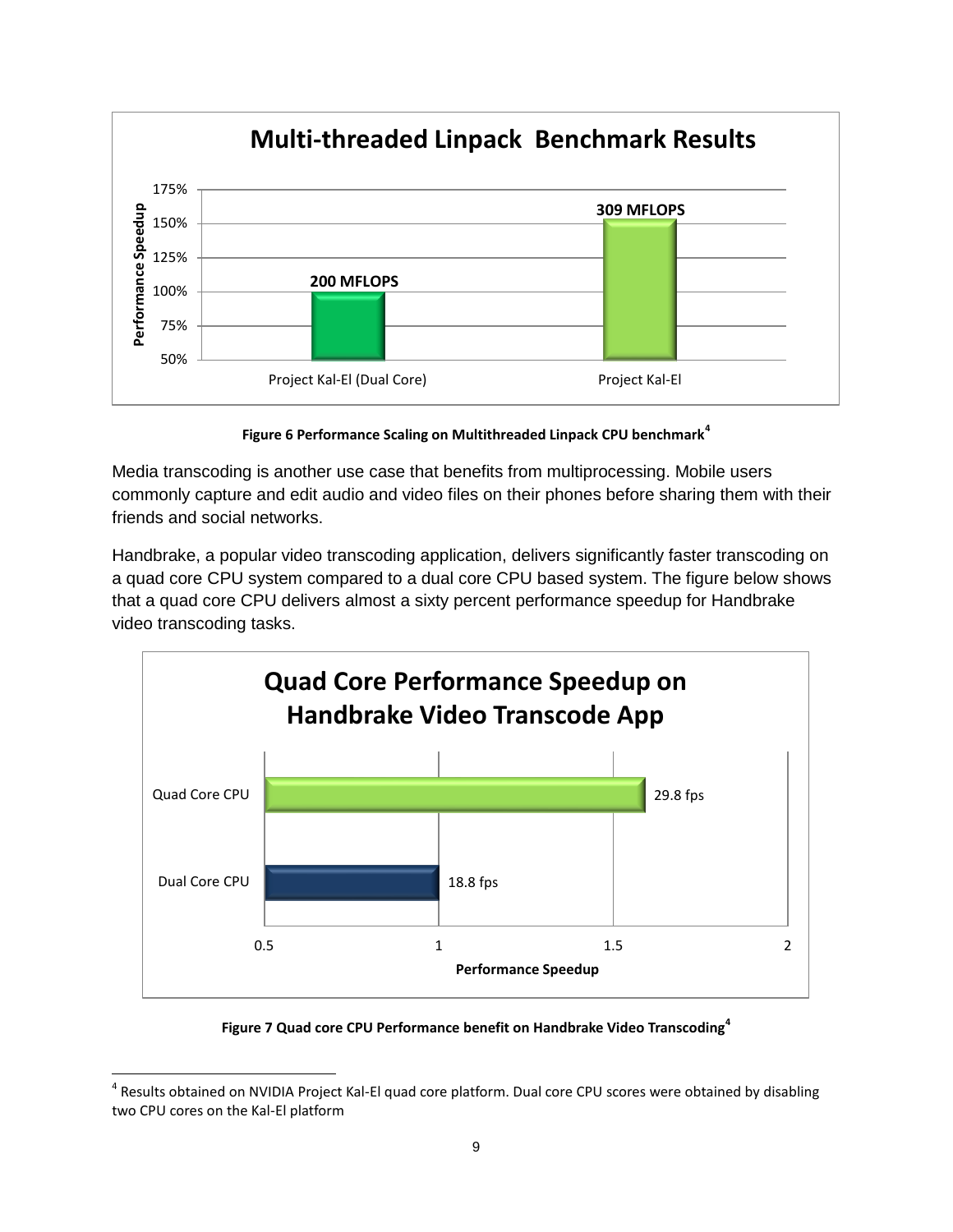As users begin to leverage the performance of quad core CPU-based mobile devices and use these devices as their primary computing device, developers will create more applications that leverage the power of quad core processing. The examples discussed above are just a few use cases that benefit. One can expect to see high-end applications for photo editing, video transcoding, multi-point video conferencing, multi-threaded java apps, video editing, and other scenarios become available for quad core mobile devices.

# <span id="page-9-0"></span>**Best Multitasking Performance**

Another important and highly visible benefit of quad core processing is superior multitasking that delivers high performance and uncompromised responsiveness. A variety of factors contribute to poor responsiveness. For example, a fully utilized CPU, unavailability of memory bandwidth, non-optimized driver stacks, etc., all could cause poor performance and unresponsiveness. Mobile device users typically have several applications running concurrently. For example, it is not uncommon to see applications such as Web browsers, streaming music, email syncs, social network syncs, and news feeders running concurrently on a mobile device. Under such heavy multitasking conditions, a single core CPU not only runs out of processing power to service multiple tasks, it also has to run at peak frequency to cope with the heavy workload. This results in poor performance and high power consumption.

On a quad core CPU based mobile device, the operating system can dynamically allocate workloads to the appropriate CPU core based on current CPU loads and task/activity priority. For example, if two CPU cores are busy processing long tasks such as Android application updates, file compression, and media processing the OS can immediately allocate latency sensitive tasks like touch inputs to the available third or fourth core to deliver faster responsiveness. When there are multiple tasks running at the same time, queued up request from these tasks can be serviced faster when there are multiple cores available to service these requests.

# <span id="page-9-1"></span>**Higher Quality Gaming Experience**

Gaming consoles and PCs today all use multi-core chips that support SMP technology, and most console and PC games are coded to take advantage of the multi-core and SMP capabilities of the hardware. Today, most game engines such as Unreal 3.0, Id Tech 5 and Frostbite are multithreaded, and the engines are increasingly migrating to task-processing models where the "size" of each individual job is reduced while the number of threads is increased. These threads are used for tasks such as audio, collision detection, artificial intelligence, user input processing, game strategy and network communications. All modern game platforms support many threads, and this trend will continue to increase on future platforms.

Due to the higher performance delivered by quad core processors, advanced gaming features such as real-time physics and real-time texture generation can now be used in mobile games to deliver significantly higher graphics quality and more realistic gameplay experience.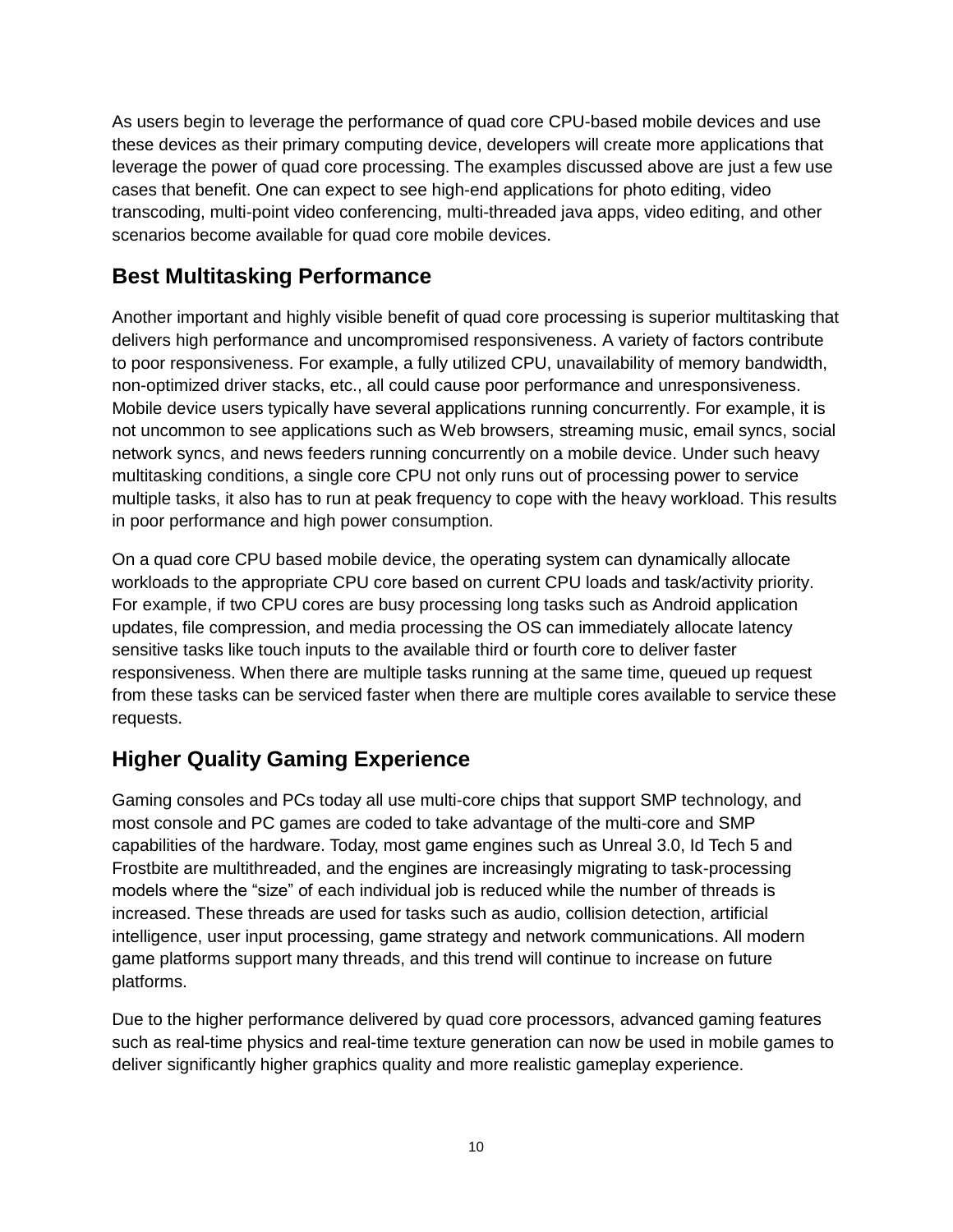#### **Real-time Physics Delivering Additional Realism**

<span id="page-10-0"></span>When elements from the physical world such as collisions, wind, water, gravity, motion, and more are included in the virtual world of a game, the natural expectation is that these behave exactly the same way as they would in the physical world. For example, collisions between two objects should result in realistic outcomes based on the mass, speed, and momentum of the colliding objects, cloth should interact with wind resulting in realistic turbulent movement along its surface, and objects should react to gravity and respond accordingly. These effects that are based on player actions within the game and real world laws add an additional level of realism to games making them more immersive and engaging. Most high end PC and console games employ these physics based effects to deliver a truly immersive and visceral gaming experience.

Implementing these special effects in a game is very performance-intensive because all the physics calculations required to implement the effects need to be done in real-time based on the real-time player actions happening in the game. The introduction of quad core mobile processors will now enable developers to use physics to create mobile games that are not only graphically rich but also very immersive. As demonstrated in the Glowball game demo<sup>5</sup>, the collision of the ball with the barrels, the scattering of the barrels on the floor, the interaction between the ball and the cloth curtains are realistic and result in non-repetitive outcomes that are based on the speed of the ball, point of collision, and mass of the barrels.



**Figure 8 Glowball Demo with Real-time Physics and Dynamic Lighting. Left side enabled, Right side disabled**

 $\overline{\phantom{a}}$ 

<sup>5</sup> http://www.youtube.com/watch?v=eBvaDtshLY8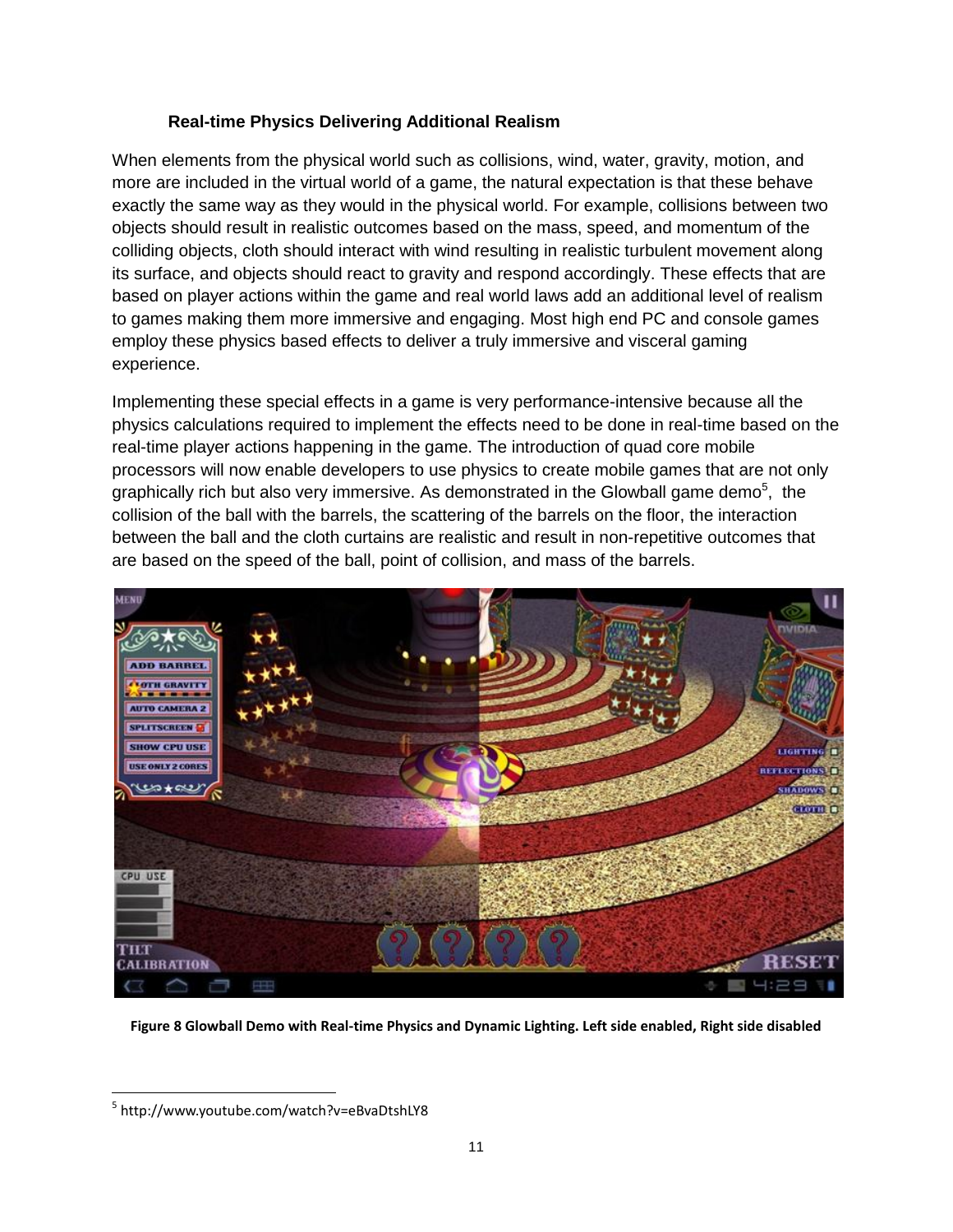On Kal-El, the processing tasks for dynamic lighting, physics, artificial intelligence and other game related CPU processing is shared across the four cores. Due to this load sharing, none of the cores are overloaded and the processor still has additional processing headroom to handle background tasks without compromising the user experience.

The graph below shows the performance speedup that the quad core CPU based Project Kal-El platform provides for the Glowball demo over an equivalent dual core CPU based platform. The significant performance boost delivered by quad core CPU based mobile processors will bring us closer to true console and PC class games for mobile devices.



**Figure 9 Performance benefit from Quad Core mobile processor for advanced games**

#### **Real-time Dynamic Texture Generation**

<span id="page-11-0"></span>As mobile games increase in complexity and visual richness, the corresponding file sizes of downloadable game content have also grown tremendously. Often, the game file size is so big that the time taken to download the game exceeds the fifteen minute refund time provided after a purchase for users to claim a refund if they don't like the game. This is not only creating buyer frustration, but also is demotivating buyers from purchasing advanced games that require large file downloads.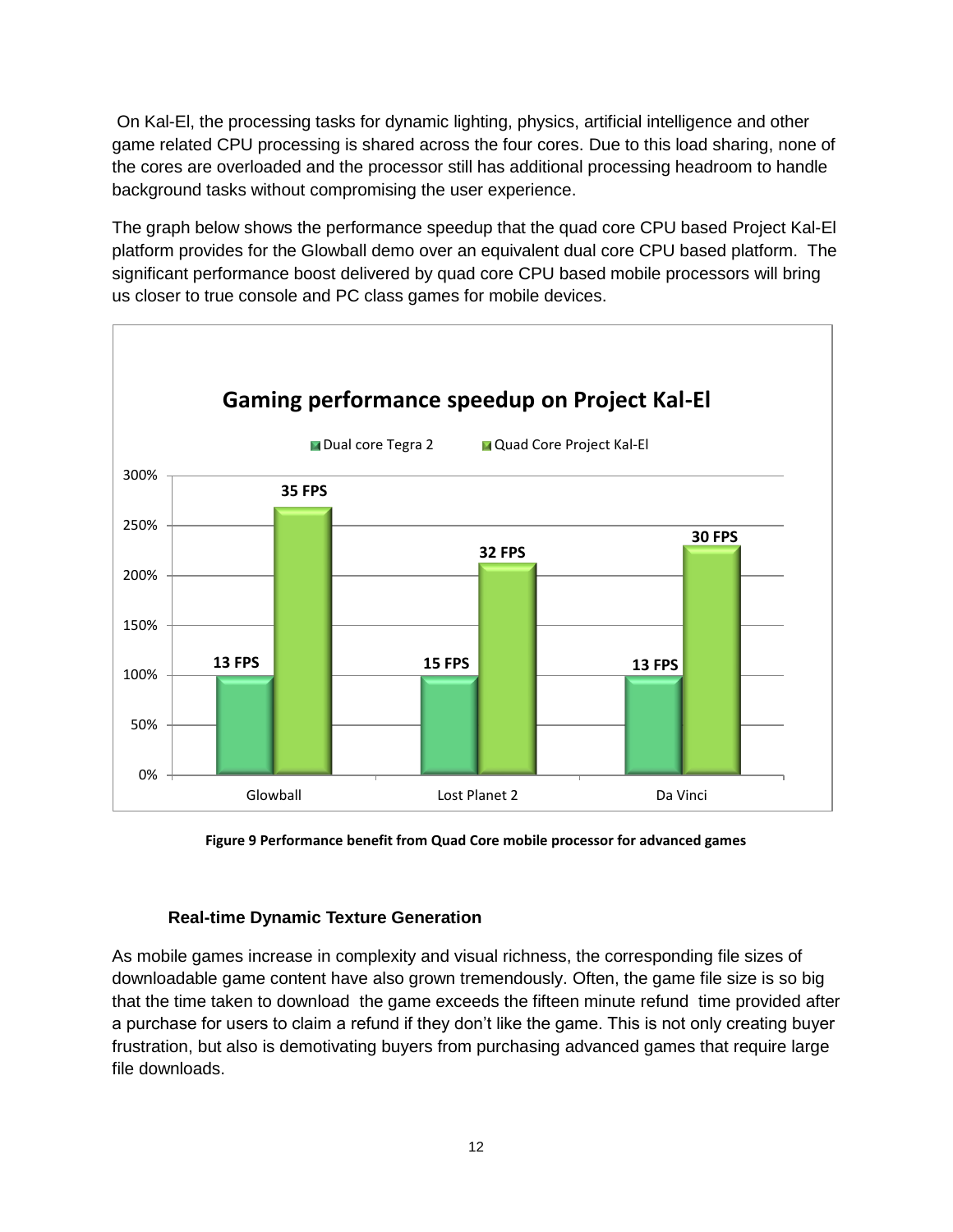Real-time dynamic texture generation techniques allows game developers to code games such that textures required in the game are created in real-time based on the narrative and state of the game. Since the textures are generated on the fly, they do not have to be provided at the time of purchase. Using this technique, game developers can reduce game file sizes by several orders of magnitude.



**Figure 10 Scene variations in games, all dynamically generated on Kal-El's 4 CPU cores**

Another key benefit of dynamic texture generation is that the game can be coded such that the environment in the game changes based on player input and customization. For example, the player can be given the option to change the weather in the game and based on the chosen weather condition the associated textures that affect the scene can be dynamically generated. Thus this technique helps deliver a very interactive gaming experience without significantly increasing file size or coding complexity in the game.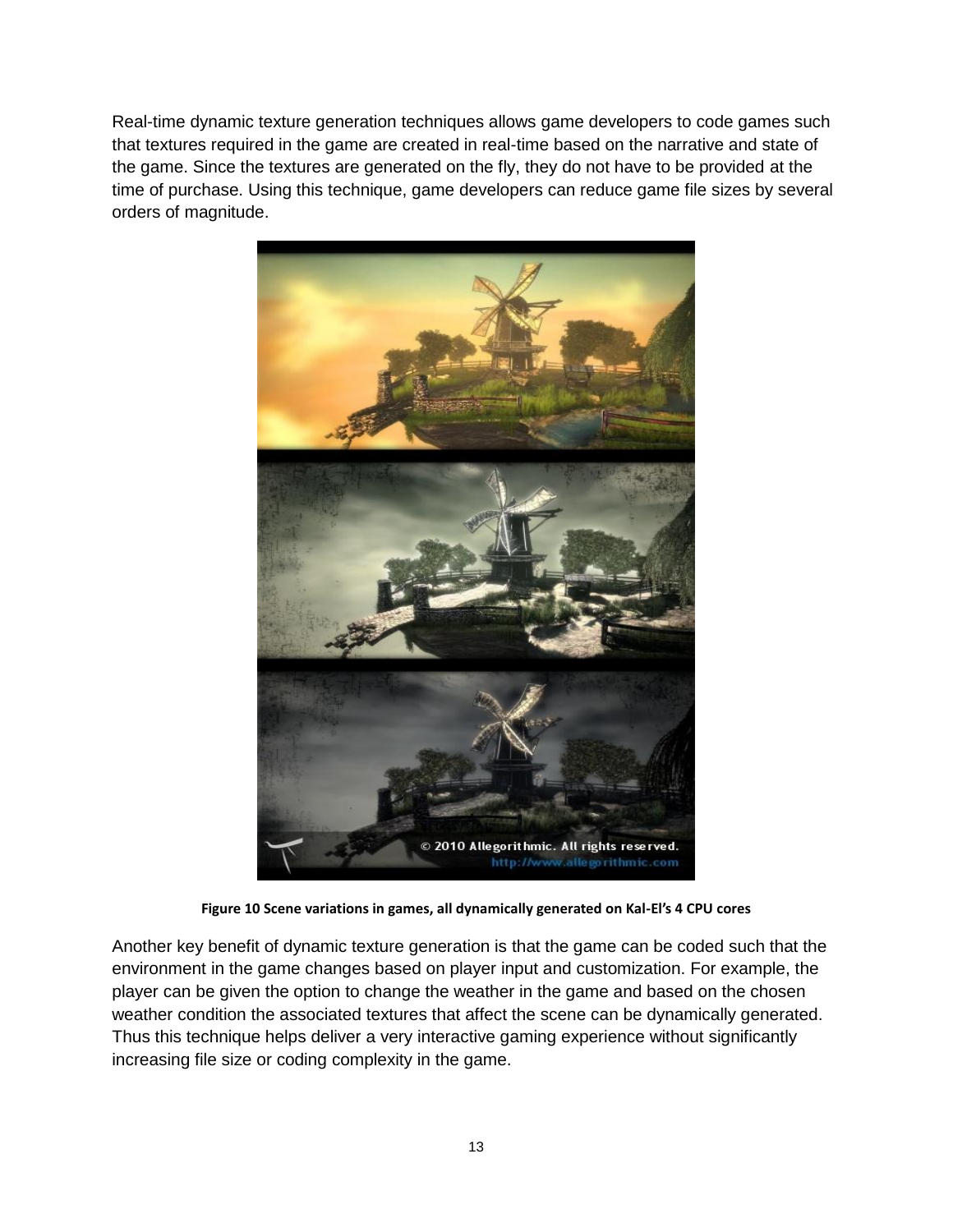Real-time dynamic texture generation is however a very performance intensive task and requires the performance of multi-core CPUs. The Windmill dynamic texture generation demo created by Allegorithmic uses dynamic texture generation to create in real-time a texture set that is over 300MB using only 900KB of base texture set. In other words, if a developer were to create this game without using dynamic texture generation, the file size of this game would be approximately 300MB and by using real-time dynamic texture generation techniques, the developer can reduce the size of his game to approximately 1MB. Generating this large texture set in real-time requires significant CPU processing power that cannot be met by single and dual core mobile processors. Real-time texture generation on dual core mobile processor would overload the two processing cores and result in a poor gaming experience. A quad core mobile processor would not only be able to easily handle this task but also have sufficient head room to handle other tasks in the background.

The introduction of quad core CPU based mobile devices will be an inflection point for mobile gaming. The processing capabilities delivered by quad core mobile processors will significantly accelerate development of console and PC class games for mobile devices. Games running on quad core mobile processors will deliver higher level of graphics quality and realism that sets a new standard for mobile gaming experience.

# <span id="page-13-0"></span>**Conclusion**

Desktop CPUs transitioned from single core CPU architecture to dual and quad core architectures many years ago. But consumers started to see real benefits of multi-core CPUs only a few years ago. This is because the software ecosystem required to leverage the power of multi-core CPUs was not immediately available for desktop PCs. Except for multitasking with different applications on multiple cores, truly multi-threaded browsers and applications that were capable of leveraging the multiple CPU cores only became available in quantity a few years after the introduction multi-core CPUs. Today's desktop PCs are seeing the many benefits of multi-core CPUs.

In the mobile space, the transition from single core CPUs to multi-core CPUs has been much quicker. The mobile software ecosystem is evolving from the work already done in the desktop space to enable support for multi-core mobile CPUs. Widely used mobile software already supports multitasking and multi-threading.

The Android operating system evolved from Linux, and therefore has native support for multitasking and multi-threading. Recent releases of Android 2.3 and Android 3.0/3.1/3.2 have added several features that improve the operating system's ability to leverage the processing power of multi-core CPUs.

Mobile browsers such as Firefox and Webkit are based on their desktop counterparts and therefore natively include support for multi-threading. The new browser included with Android 3.0 supports not only multi-threading, but also tabbed browsing. These browsers are able to utilize the increased processing power offered by multi-core CPUs to deliver a faster and better Web browsing experience.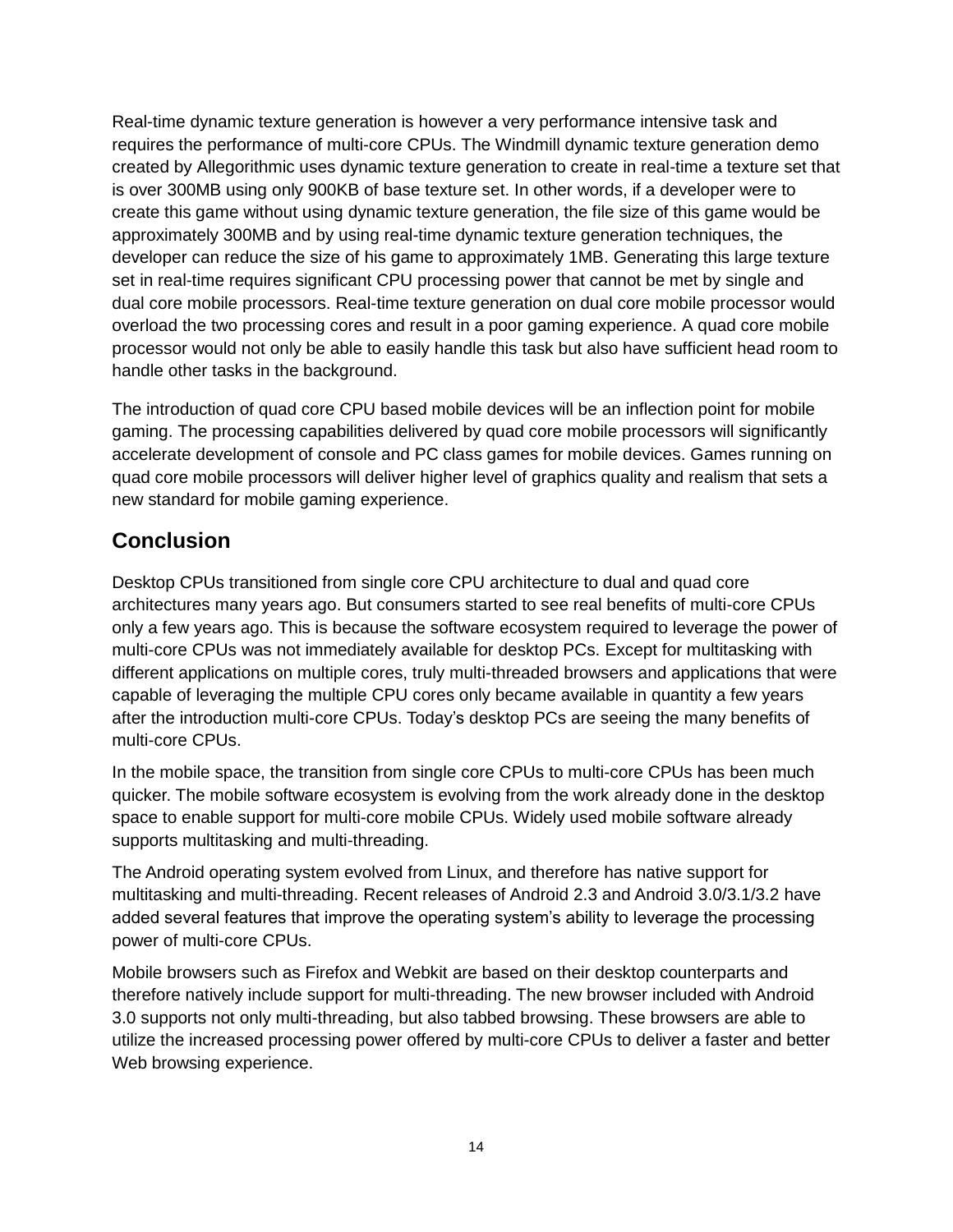Due to rapid growth in mobile gaming, developers are porting popular PC and console game engines to the mobile environment. These game engines were originally developed for multicore desktop PC platforms, and therefore will leverage the multi-core CPUs in mobile processors to deliver immediate benefits for mobile gamers. Quad core CPUs provide significant processing power for game developers and will enable developers to include advanced physics effects, artificial intelligence, collision detection/avoidance, virtual texturing, better network playability, and more.

Quad core CPUs and variable SMP technology (read more about variable SMP in the whitepaper titled "Variable SMP – A Multi-Core CPU Architecture for Low Power and High Performance") will enable mobile devices to further push the performance envelope, and allow application and game developers to deliver new mobile experiences, all while extending battery life for the most popular use cases.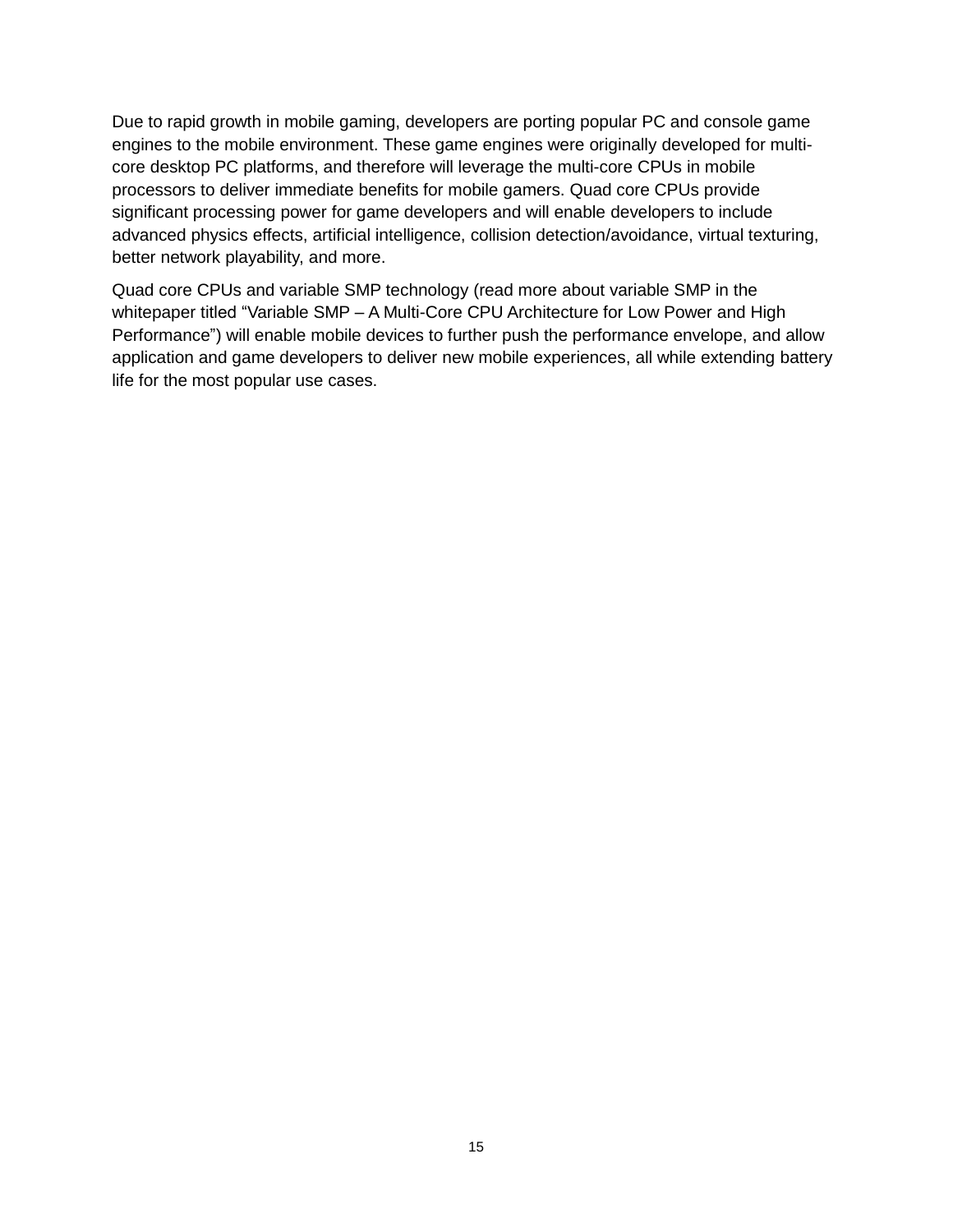<span id="page-15-0"></span>**Document Revision History**